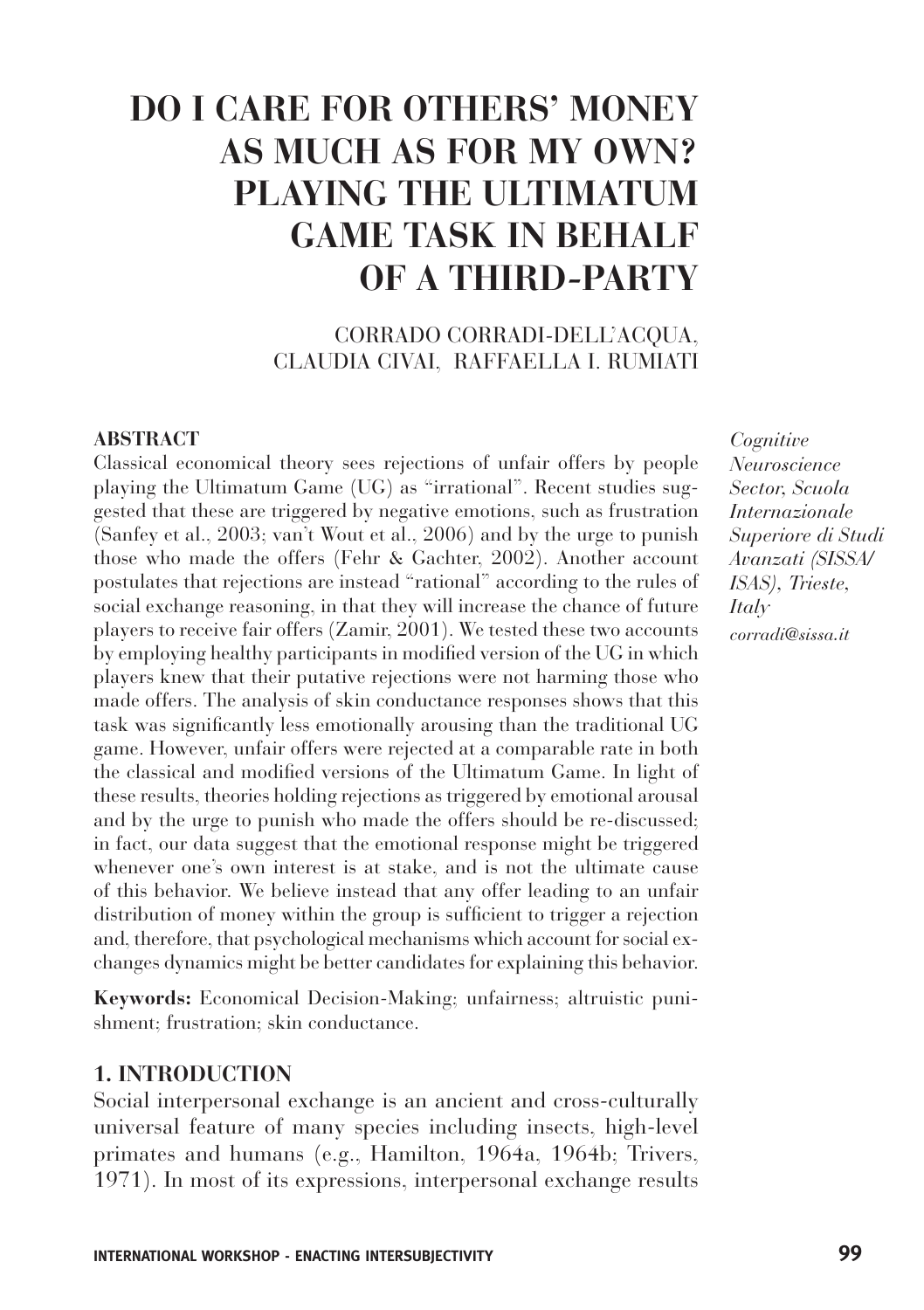in the ability to assign social credit or blame for shared outcomes and to act appropriately according to these assignments (Tolmin et al., 2006; Trivers, 1971): for instance, people might identify and encourage those behaviors which maximize the aggregate welfare and discourage those who lead to unfair distributions of goods.

In recent years, the study of interpersonal exchanges has become a prominent issue in both experimental psychology and cognitive neuroscience. Indeed, studies employing behavioral techniques have shown that reasoning in a context of social interpersonal exchanges diverge from reasoning in other domains. For instance, studies investigating conditional reasoning revealed healthy volunteers as uneasy at understanding conditional rules (e.g., "if *P* then *Q*"), as less that 30% of the interviewed people were able to identify their possible violation ("*P* and non-*Q*" – e.g., Watson & Johnson-Laird, 1972). However, more than 65% of the interviewed people were able to solve the task if the conditional rules were expressed as social contracts (e.g. "If John takes this *benefit*, he must pay this *price*") and their violations as a cheating behavior (e.g. "John takes this *benefit*, without paying this *price*" – e.g., Cosmides, 1989; Gigerenzer & Hug, 1992; Platt & Griggs, 1993; see also Stone et al., 2002).

Another example of reasoning in a context of social interpersonal exchanges is provided by the Ultimatum Game (UG) task. In this task, one player (the *proposer*) makes offers to a second player (the *responder*) of how to split an amount of money given by the experimenter; the *responder,* in turn, can either accept or reject the offer. If the responder accepts, the money will be divided as the *proposer* has decided, otherwise both players will end up with nothing. Classical economical theories posit that, to maximize his/ her own gain, the *responder,* following the principle that "few is better than nothing", should always accept every offer. However, the behavioral findings clearly show that he rejects offers which favor the *proposer* too much, and that he/she considers unfair (Bolton & Zwick, 1995). Importantly, this behavioural pattern has also been observed in both the single-shot UG, in which the two players interact only once, and in the covered UG, in which the *proposer* is not informed about the *responder*'s reaction (Abbik, Sadrieh, & Zamir, 1999; Zamir, 2001), and therefore rejections lose their role as negotiating tools.

One plausible interpretation of the behavioural pattern is that people behave irrationally, as they are driven by negative emotions and by the desire to punish the *proposer*. According to one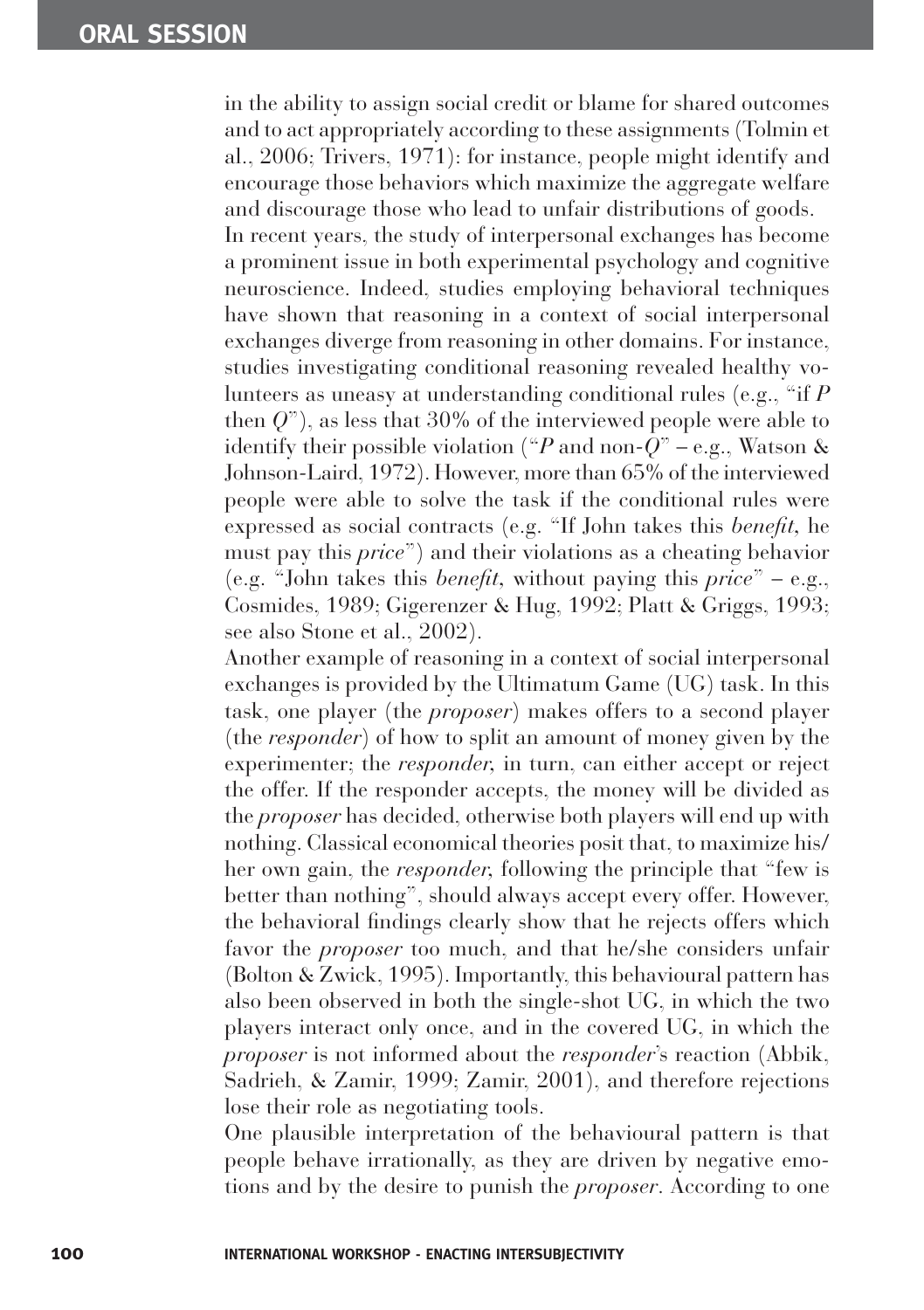of these theories, punishment, even if costly and yielding no direct benefit for the *responder* (as in the case of covered UG), is used to penalize the *proposer*'s selfish behavior (Fehr & Gachter, 2002). It has been suggested that the irrational rejection might be caused by negative emotions, such as frustration, that drive participants to punish rather than making an utilitarian choice (Pillutla et al., 1996; Fehr & Gachter, 2002). Consistently with this view, Sanfey et al. (2003) have recently associated the rejection of unfair offers with an increase of both the neural activity in anterior insula, traditionally correlated with feelings of anger and disgust (Calder, Lawrence, & Young, 2001; Phillips et al., 1997), and the skin conductance response (van't Wout, Kahn, Sanfey, & Aleman, 2006), as a measure of emotional activation (Boucscein, 1992). Another plausible interpretation states that the *responder*'s rejections, although irrational according to the classical economical theory as they do not increase the chance of having better offers in the remaining part of the experiment, are rational according to the rules of social exchange reasoning, in that they discourage unfair behavior of future *proposers* and, therefore, increase the overall gain of the population of the *responders* (Zamir, 2001). These two accounts – although never mentioned in literature as antithetic one to another – generate different predictions. Indeed, the former account postulates that rejections are driven by (1) *proposer*'s unfair treatment enhancing the *responder*'s emotional arousal and (2) the *responder*'s being aware that his choices are harmful for the *proposer.* Thus, no rejections should be seen in a modified version of the UG in which none of these assumptions are met. This is not the case of the second account, according to which any offer leading to an unfair distribution of money within the group should be rejected. We tested our prediction by measuring skin conductance response while participants played as *responders*  in a modified version of the UG. In one condition, they carried out the classical UG, whereas, in a second condition, they were told that both *proposers* and *responders* were playing in behalf of a third-party. Thus, in the latter condition, neither the *proposer*'s offers addressed directly the *responder*'s payoff, nor *responder*'s choices addressed directly the *proposer*'s payoff. Our assumption (confirmed by the analysis of skin conductance responses) is that responder's emotional arousal should be significantly lower when playing in behalf of a third-party than in the classical UG. Thus, the account according to which rejections and negative emotions are causally related (Fehr & Fischbacher, 2002; Sanfey et al., 2003;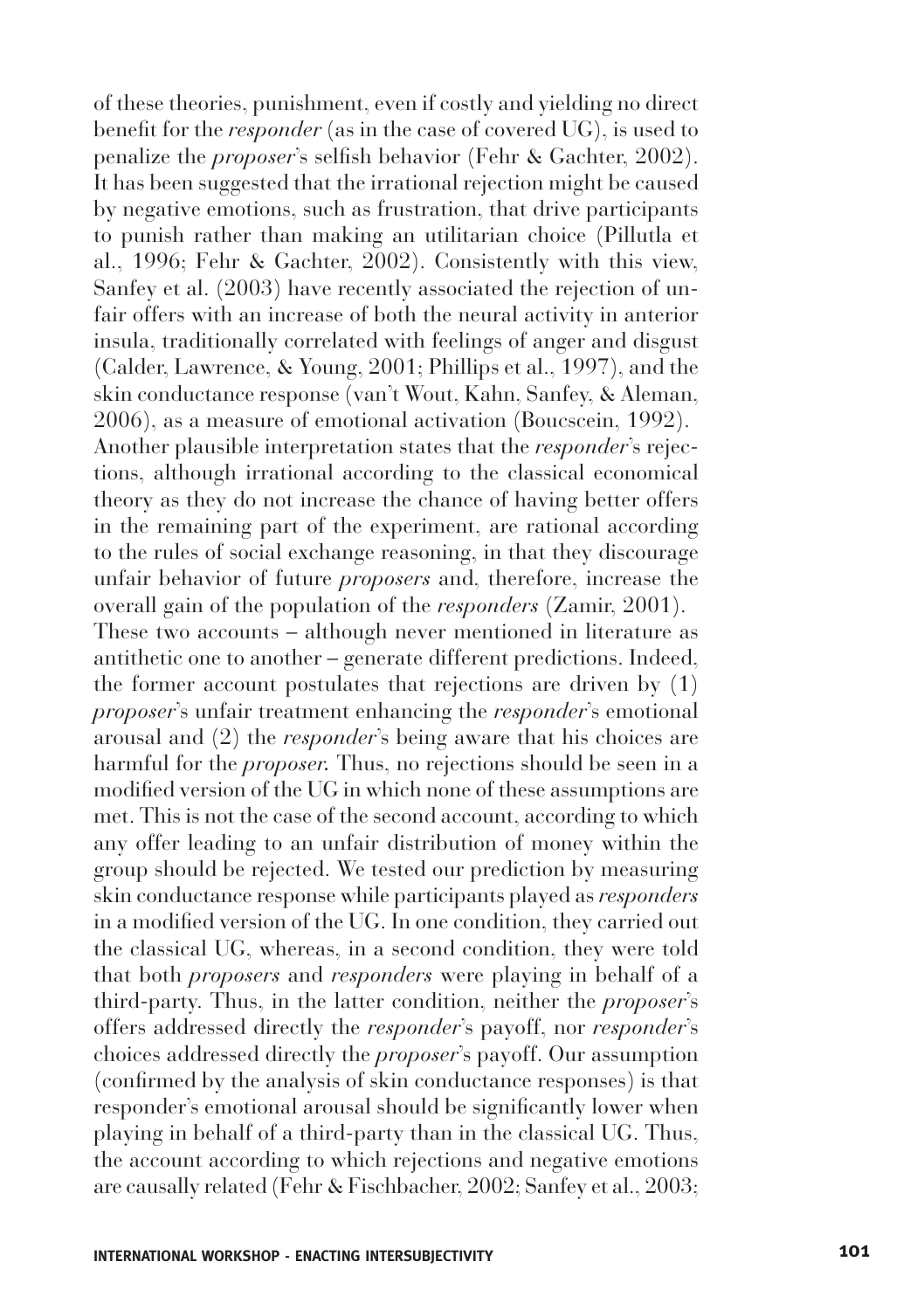van't Wout et al., 2006) predicts that such a putative decrease in skin conductance response during the third-party, together with the awareness that the *proposer* cannot be punished by the *responder*, should lead a similar decrease in the rate of rejections. On the other hand, the account positing rejections as rational according to the rules of social exchange reasoning predicts that, irrespective of the amount of emotional arousal measured by the skin conductance response, participants should exhibit the same amount of rejections when playing in behalf of a third-party than in the classical UG.

#### **2. METHODS**

Thirty-one healthy Italian volunteers (20 females), who ranged in age from 18 to 35 years  $(M=23.56, SD=3.90)$ , took part in the experiment. They were required to play as *responders* in a modified version of the UG in which they either accepted or rejected the offers the *proposer* made, following the classical rules explained above. Before starting the game, they were introduced to a collaborator of the experimenter, who pretended to play as the *proposer*, in order to strengthen the illusion of playing against a human adversary, whereas they were actually playing against a computer. They were told that the opponent had been given a number of 10 euros bank notes and would have made offers on how to split each of these bank notes. At each trial offers could range from 1 to 5 euros out of 10. Furthermore, participants were informed that, in one condition, they and their opponent would play for themselves (consistently with the classical UG), whereas, in a second condition, they would play on behalf of those players acting as *proposer* and *responder* in the upcoming testing session. In order to make our task compatible to the single-shot UG, participants were told that the opponent would not have received any feedback until the very end of the experiment, when they have both been informed on how much each of them had gained, depending on the choices they had made; in this way, they knew rationally that they could not affect the opponent's behaviour through their rejections. In addition, they knew that a percentage of the money split on behalf of third parties would be given to next players; they were also informed that, following the same principle, their starting stakes were percentages of the money that previous players have split on their behalf. To control for the social interactive nature of the UG, participants performed a control task (Free Win [FW] task) in which they either accepted or rejected a variable amount of money given by the computer (1-5 euros). As in the case of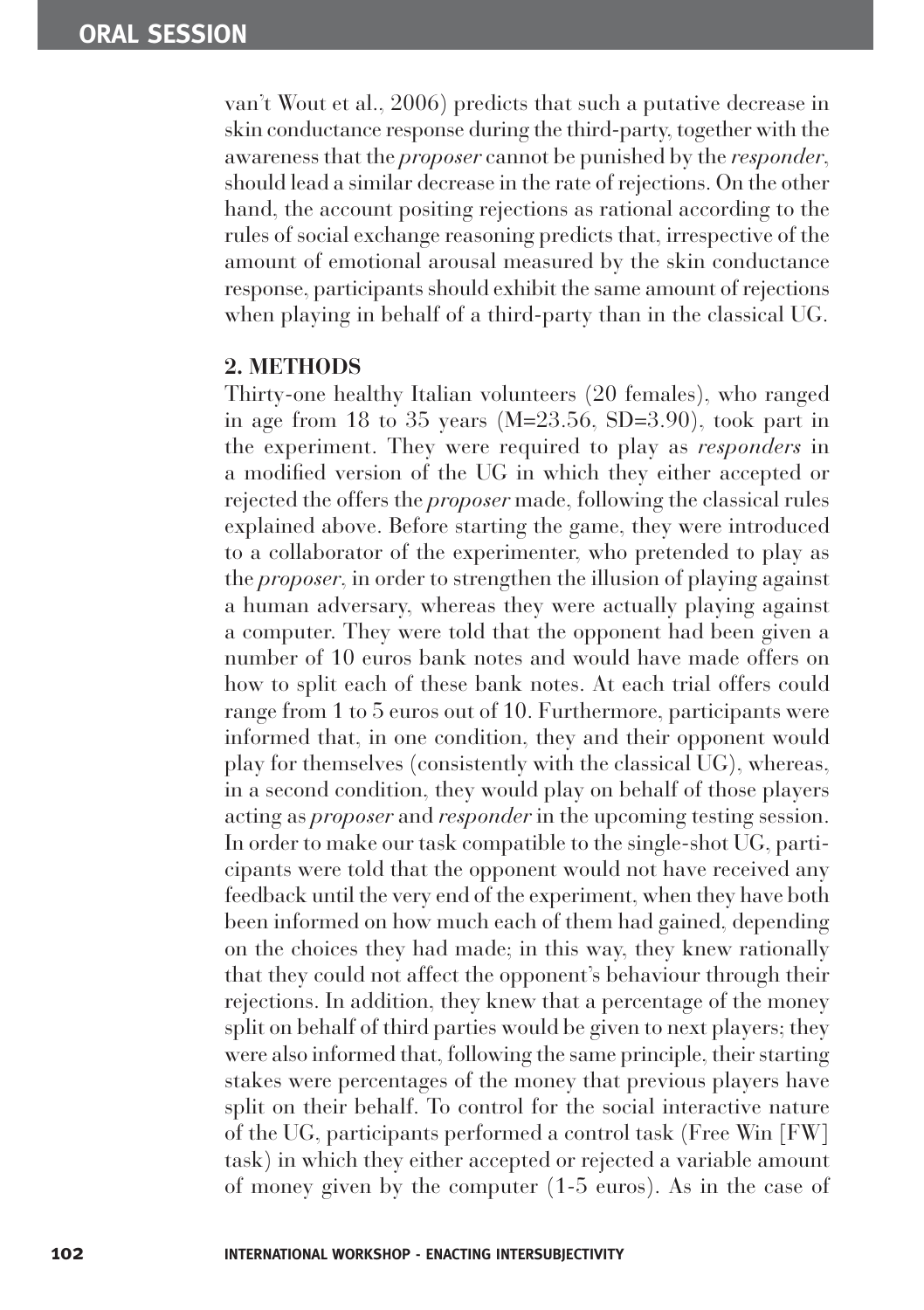the UG, they could have decided for themselves or on behalf of the next participant. If they accepted the offer, they/the third party would have received that amount, otherwise they/the third party would receive nothing. This yields to a 2\*2\*5 design with task (UG *vs.* FW), target *(myself vs. third-party)* and gain (1-5 euros) as within-subjects factors. Participants were informed that their compensation for participating in the experiment would be proportional to the amount of money gained during the myself condition. Moreover, they knew that a percentage of the money split on behalf of third parties would be given to next players; they were also informed that, following the same principle, their starting stakes were percentages of the money that previous players had split on their behalf. Irrespective of their performance on the task, participants received the same amount of money as compensation. During the experimental session the offer appeared on the screen for five seconds, followed by a six-second blank screen. Participants were required to respond by button press, highlighted on the computer keyboard, as soon as the question "Do you accept?" appeared on the screen, where it lasted for two seconds. The inter-trial interval was averaged around 11 seconds, to allow skin conductance to return to its baseline. All 20 conditions, each of which were repeated four times, were randomized through the experiment, with duration of approximately 32 minutes (80 trials \* 24 seconds of trial duration). Skin conductance was recorded during the whole experiment using a pair of prewired 8 mm Ag/ AgCl electrodes, attached to the distal phalanx surfaces of the index and little finger of the non-dominant hand. The electrode pair was excited with a constant voltage of 0.5 V and the conductance was recorded using a DC amplifier with a low pass filter set at 64 Hz and a sample frequency of 256. Values of skin conductance were automatically transformed to microsiemens values by the Procomp Infinity System and further analyzed using Ledalab 2.1.3 freeware software (Benedek & Kaernbach, 2008). A phasic increase in conductance of 0.05 µS or more was counted as a Skin Conductance Response (SCR). Our analysis focused on the average phasic increase in the four seconds prior to the moment in which subjects were instructed to provide a response.

#### **3. RESULTS**

For each subject, and for each condition, the rejection rate and the average phasic increase in conductance were calculated across all 4 repetitions, and used in a 2 (TASK: UG, FW) x 2, (TARGET: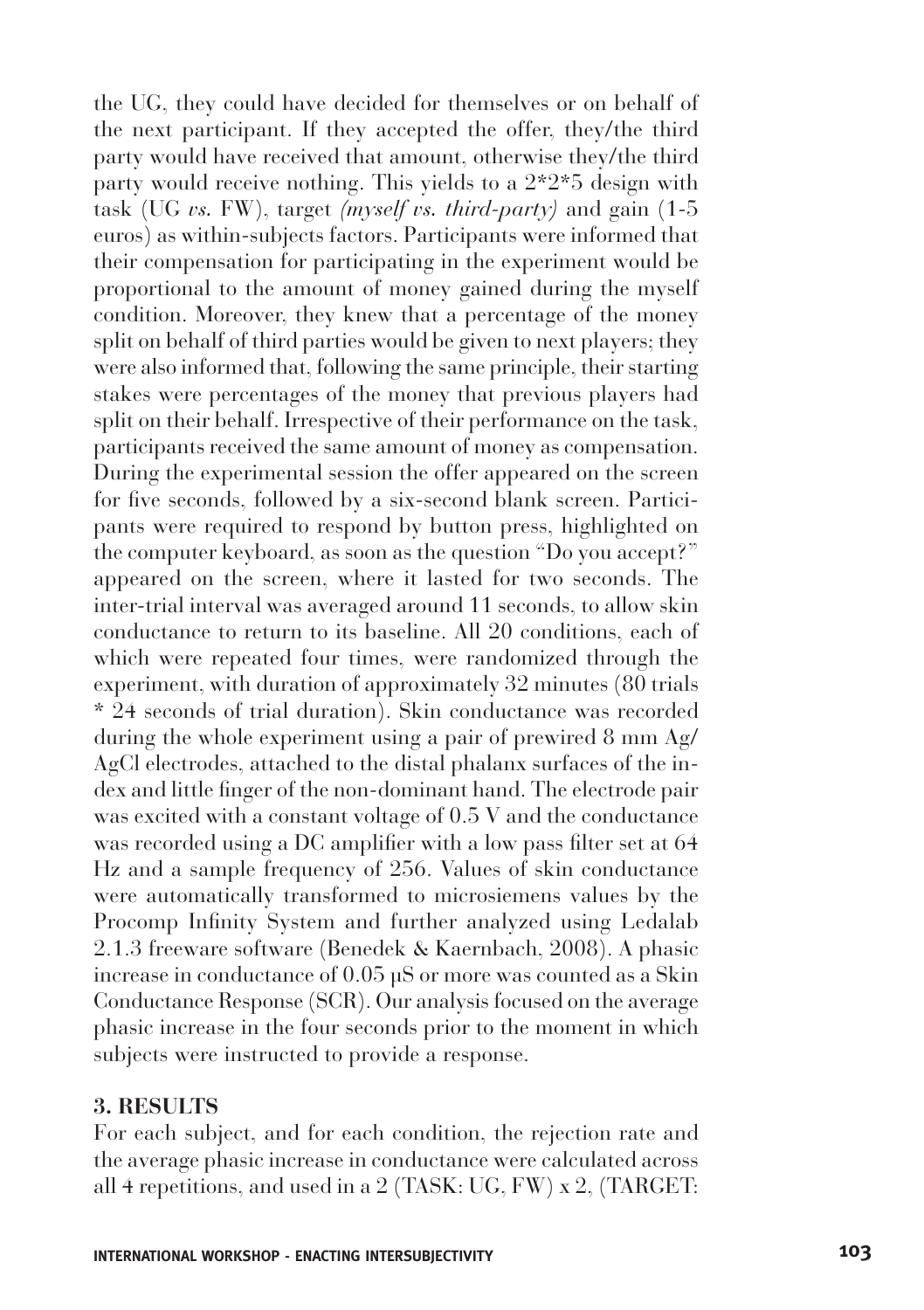myself, third party) x 5 (GAIN: 1, 2, 3, 4, 5 Euros) Repeated Measures ANOVA as implemented in SPSS 11.5 Software. The analysis of Rejection Rates revealed a significant main effect of TASK (MSE = 2336.51,  $F(1, 30) = 58.96$ , p < .001,  $\eta_p^2 = .66$ ), with the UG eliciting a larger amount of rejections (myself: 37.26)  $\pm$  3.89%;third-party: 40.54  $\pm$  4.64%) than the FW (myself: 5.32  $\pm$  2.12%; third-party: 12.83  $\pm$  3.64%). The TASK x GAIN interaction was also found significant (MSE =  $544.065$ , F(4, 120) = 39.67,  $p < .001$ ,  $\eta_{p}^{2} = .57$ ), reflecting low offers being rejected significantly more than the high offers in the UG and not in the FW. Polynomial contrasts revealed that the difference between UG and FW changed linearly across all gain levels (MSE = 1030.95,  $F(1, 30) = 78.09, p < .01, \eta_{p}^{2} = .72$ .

The analysis of SCRs revealed a significant TASK x TARGET interaction (MSE = .012, F(1, 30) = 6.24, p < .05,  $\eta_p^2$  = .17), reflecting the largest phasic increase in skin conductance whilst playing the UG for oneself  $(0.14 \pm 0.02 \,\mu\text{S})$ , with respect to the UG on behalf of a third-party  $(0.11 \pm 0.02 \,\mu s)$ , or to the FW (myself:  $0.11 \pm 0.02\%$ ; third-party:  $0.13 \pm 0.02\%$ ). None of the remaining effects of the ANOVAs were found to be significant

### **4. DISCUSSION**

We have investigated the nature of "irrational" rejections during the Ultimatum Game by having participants perform a modified version of the paradigm in which they were asked to play for themselves or on behalf of a third party. Our analysis of the conditions in which participants played for themselves confirmed all previous findings associated with the classical UG task: first, we replicated the well-documented pattern of accepting fair offers and increasing the rate of rejection as offers become less fair (Bolton & Zwick, 1995; Roth, 1995; Guth, Huck, & Muller, 2001; Sanfey et al., 2003); this pattern was not found in the control task, in which participants had to either accept or reject money given by the computer, supposing that, even though the *responder*'s personal gain is the same, the perception of an unfair division drives him/ her to reject unfair offers choosing the so called non-utilitarian or "irrational" solution. Secondly, skin conductance data show that, when participants played for themselves, the UG elicited a larger emotional arousal than when played the FW task.

More importantly, the analysis of SCRs revealed a TARGET\*TASK interaction, which reflects a significant increase of SCRs associated with the UG (but not the FW), when their own interests (but not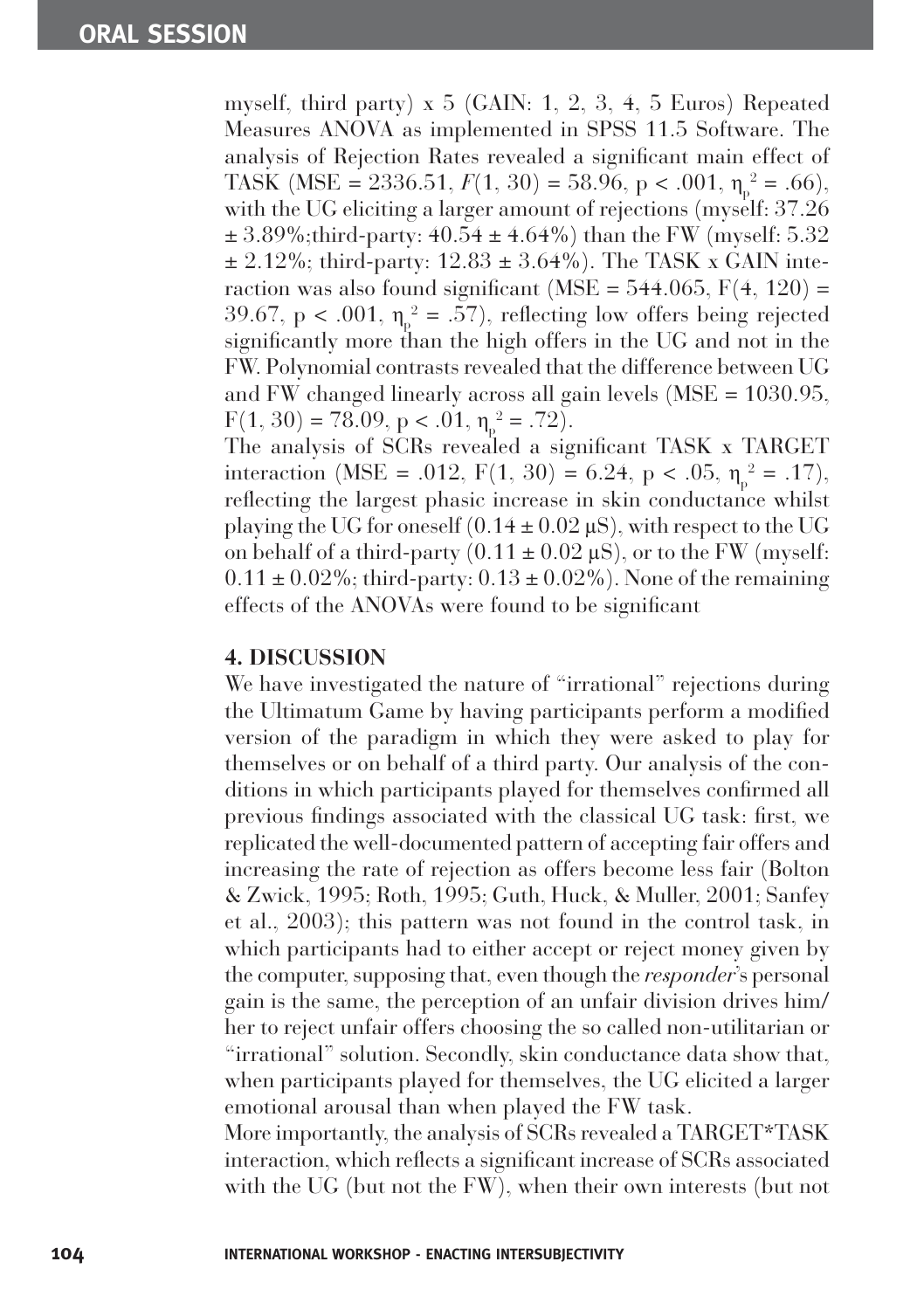that of others) were at stake. The fact that playing the UG for oneself is more emotionally arousing than the other three conditions, confirm our initial assumption that the amount of negative emotions elicited by the UG is smaller when one's own payoff is not directly at stake.

If rejections are not utilitarian in nature, as they are driven by negative emotions and by the desire to punish the *proposer* (Sanfey et al., 2003; van't Wout et al., 2006), these should not be found (or should be found in a lesser degree) whilst playing the UG in behalf of a third party as (1) participants are aware that their putative rejection is not affecting the *proposer*'s payoff and (2) this condition is less emotionally arousing. Our analysis of the rejection rates go against this prediction: indeed no TARGET\*TASK interaction was found to be significant, as in the case of the analysis of SCRs, but the TASK main effect was, reflecting the amount of rejections associated with playing the UG for both targets (myself: 37%; third-party:  $40\%$ ) being significantly larger than the amount of rejection associated with the FW task (myself: 5%, third-party: 12%). In light of our results, the account according to which rejections are irrational responses, driven exclusively by emotions and by the desire to punish the proposer, needs to be reconsidered. An alternative explanation for the *responder*'s behavior can be related to the notion of context dependent fairness proposed by Zamir and colleagues (Winter & Zamir, 2005; Zamir, 2001), according to which the sense of equity may change depending on both the person engaged in the social exchanges dynamic, and the nature of this dynamic. Winter and Zamir (2005), for instance, reported a modified version of the UG in which the *proposer* played with virtual-*responders* which could be either much more tolerant or unforgiving to unfair offers than real human *responders*. They found that the *proposers* quickly adapted their behavior to the virtual-*responders*, by behaving unfairly with the tolerant and fairly with the unforgiving *responders.* This is similar to what happens in the Dictator Game (Forsythe, Horowitz, Savin, & Safton, 1994; Bolton & Zwick, 1995), in which the *proposer* cannot have his offers rejected by the *responder* and, therefore, behaves far less fairly than in the UG. All these observations suggest that in the UG *proposers*' behavior is directly affected by the tolerance to unfairness he expects in the *responder*. Thus, rejections in the UG are indeed rational in that, although they do not increase the *responder*'s chance of having better offers in the remaining part of the experimental session, they lead the *proposers* to play fairly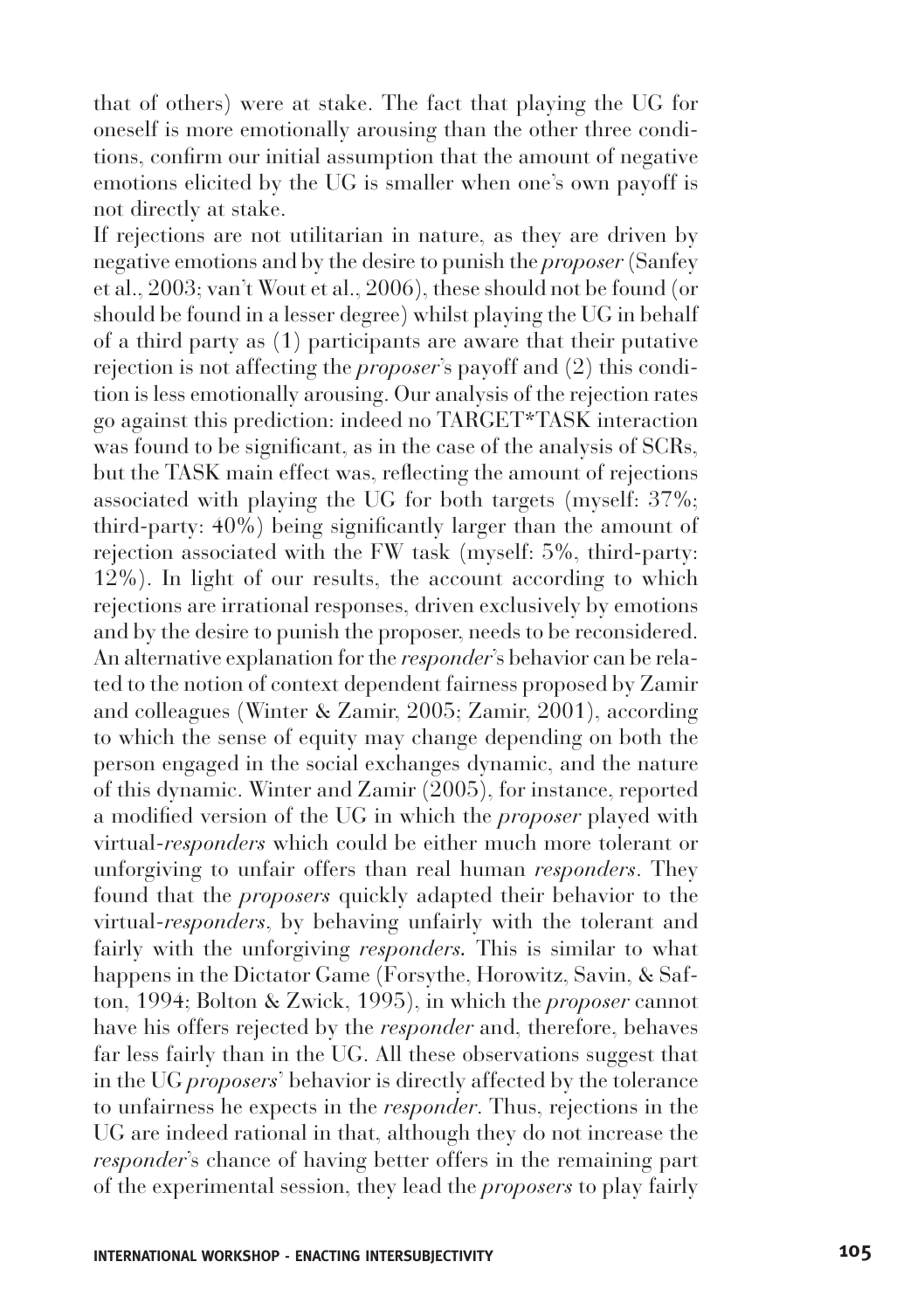and, in turn, to an increase the overall gain of the population of the *responders* (Zamir, 2001). Such behavior is not predicted by classical economical theory, which is based on the assumption (present in the experimental instructions of many experiments, but less frequently believed by participants) that player's choices have effects which are limited to the experimental session (Zamir, 2001). The account according to which the *responder*'s rejections are utilitarian is in agreement with our behavioral results. In our study, participants were told prior to the experiment that their starting stakes depended on how previous players had decided to split the money; it is therefore likely that they felt part of a group in which cooperation led to a maximization of everyone's gain. Thus the participants' prosocial behavior showed when they rejected the unfair offers on behalf of the third party, might reflect the will to strengthen the public good for the population of the *responders* (Zamir, 2001). This is also consistent with studies of social psychology in which participants decided give up some money in order to punish other's unfair behavior, even when their payoffs are not directly affected by a violation of fairness (Fehr & Fischbacher, 2004).

This account is in agreement also with our psychopshysiological data, in that it does not predict that the rejection rates are associated with an increased emotional response. Emotions do play a role in the UG, as demonstrated by previous studies (Sanfey et al., 2003; van't Wout et al., 2006) as well as by the present study when participants played in the myself condition (i.e. the classical version of the UG). However, the dissociation we have reported here between the physiological and the behavioral pattern when participants performed the task in the third-party condition, implies that emotions are not always the key mechanism underlying the *responder*'s rejections. The emotional response might be triggered whenever one's own interest is at stake, and not the ultimate cause of this behavior.

#### **REFERENCES**

- Abbink, K, Sadrieh, A, & Zamir, S. (1999). The covered response Ultimatum Game. Discussion Paper #191, The Hebrew University, Center for Rationality and Interactive Decision Theory.
- Benedek, M., & Kaernbach, C. (2008). Ledalab: Leipzig electro-dermal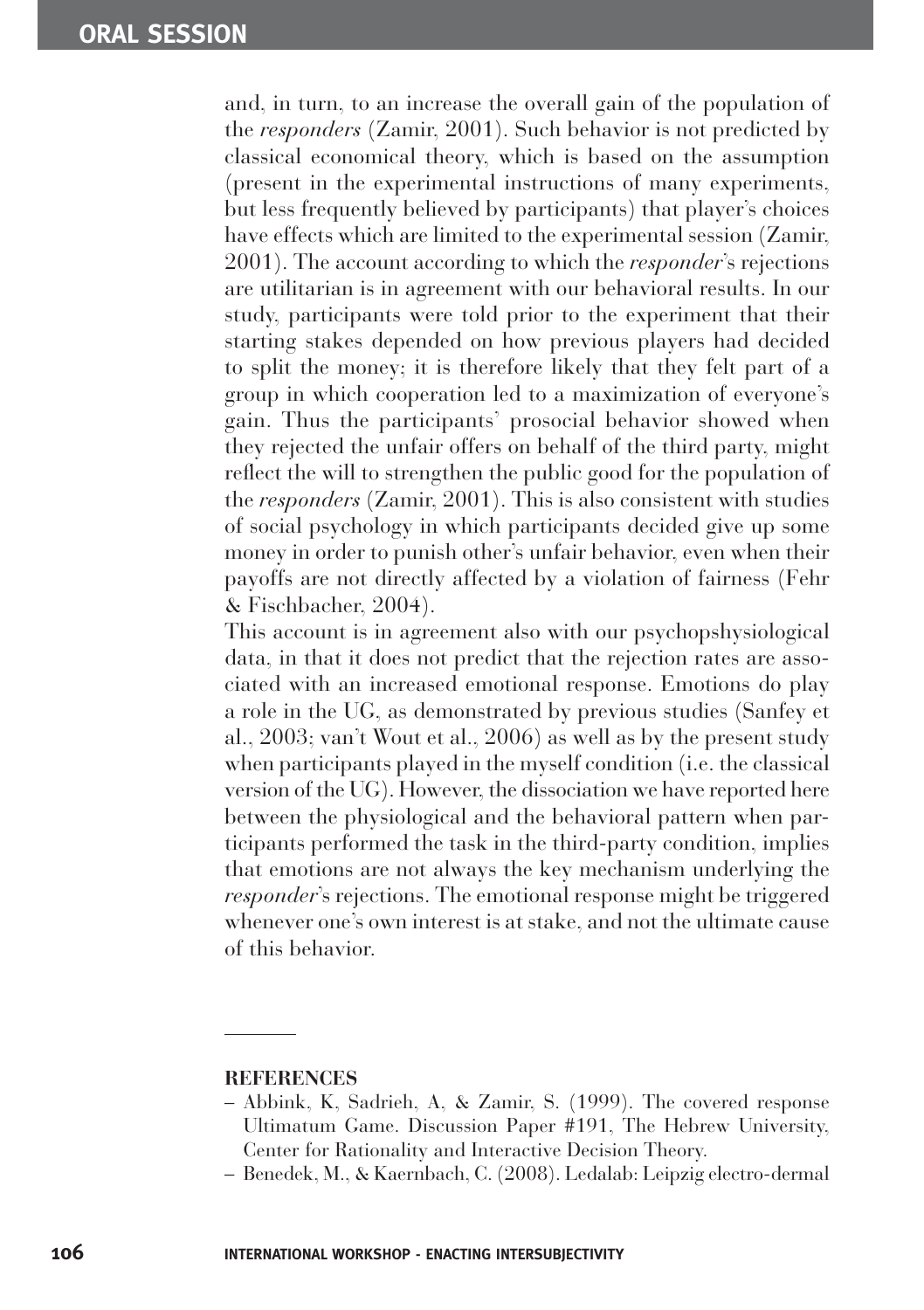activity laboratory (Version 2.1.3). Available at http://www.ledalab.de.

- Bolton, G. E., & Zwick, R. (1995). Anonymity versus punishment in ultimatum bargaining. *Games and Economic Behavior,* 10, 95-121.
- Bouscein, W. (1992). *Electrodermal activity.* New York, NY: Plenum.
- Calder, A. J., Lawrence, A. D., & Young, A. W. (2001). Neuropsychology of fear and loathing. *Nature Reviews Neuroscience,* 2, 352-363.
- Cosmides, L. (1989). The logic of social exchange: has natural selection shaped how humans reason? Studies with the Watson selection task. *Cognition,* 31, 187-276.
- Fehr, E., & Gachter, S. (2002). Altruistic punishment in humans. *Nature,* 415, 137-140.
- Fehr, E., & Fischbacher, U. (2004). Third-party punishment and social norms. *Evolution and Human Behavior,* 25, 63–87.
- Forsythe, R., Horowitz, J. L., Savin, N. E., & Safton, M. (1994). Fairness in simple bargaining experiments. *Games and Economic Behavior,* 6, 347-369.
- $-$  Gigerenzer, G., & Hug, K. (1992). Domain-specific reasoning: social contracts, cheating, and perspective change. *Cognition,* 43, 127-171.
- Guth, W., Huck, S., & Muller, W. (2001). The relevance of equal splits in Ultimatum Games. *Games and Economic Behavior,* 37, 161–169.
- Hagen, E. H., & Hammerstein, P. (2006). Game theory and human evolution: A critique of some recent interpretations of experimental games. *Theoretical Population Biology*, 69, 339-348.
- Hamilton, W. D. (1964a). The genetical evolution of social behavior I. *Journal of Theoretical Biology*, 7, 1-16.
- Hamilton, W. D. (1964b). The genetical evolution of social behavior II. *Journal of Theoretical Biology*, 7, 17-52.
- Kohlberg, L. (1969). Stage and sequence: the cognitive-developmental approach to socialization. In D.A. Goslin (Ed.), *Handbook of Socialization Theory and Research* (pp. 347-480). Chicago, IL: Rand McNally.
- Moll, J., Zahn, R., de Oliveira-Souza, R., Krueger, F., & Grafman, J. (2005). The neural basis of human moral cognition. *Nature Reviews Neuroscience,* 6, 799-809.
- Moll, J., & de Oliveira-Souza, R. (2007). Moral judgments, emotions and the utilitarian brain. *Trends in cognitive science,* 11, 319-321.
- Phillips, M. L., Young, A. W., Senior, C., Brammer, M., Andrew, C., Calder, A. J., Bullmore, E. T., Perrett, D. I., Rowland, D., Williams, S. C., Gray, J. A., & David, A. S. (1997). A specific neural substrate for perceiving facial expressions of disgust. *Nature,* 389, 495-498.
- Pillutla, M. M., & Murninghan, J. K. (1996). Unfairness, anger, and spite: emotional rejections of ultimatum offers. *Organizational Behavior and Human Decision Processes*, 68, 208-224.
- Platt, R. D. & Griggs, R. A. (1993). Darwinian algorithms and the Wason selection task: a factorial analysis of social contract selection task problems. *Cognition,* 48, 163-192.
- Polezzi, D., Daum, I., Rubaltelli, E., Lotto, L., Civai, C., Sartori, G.,